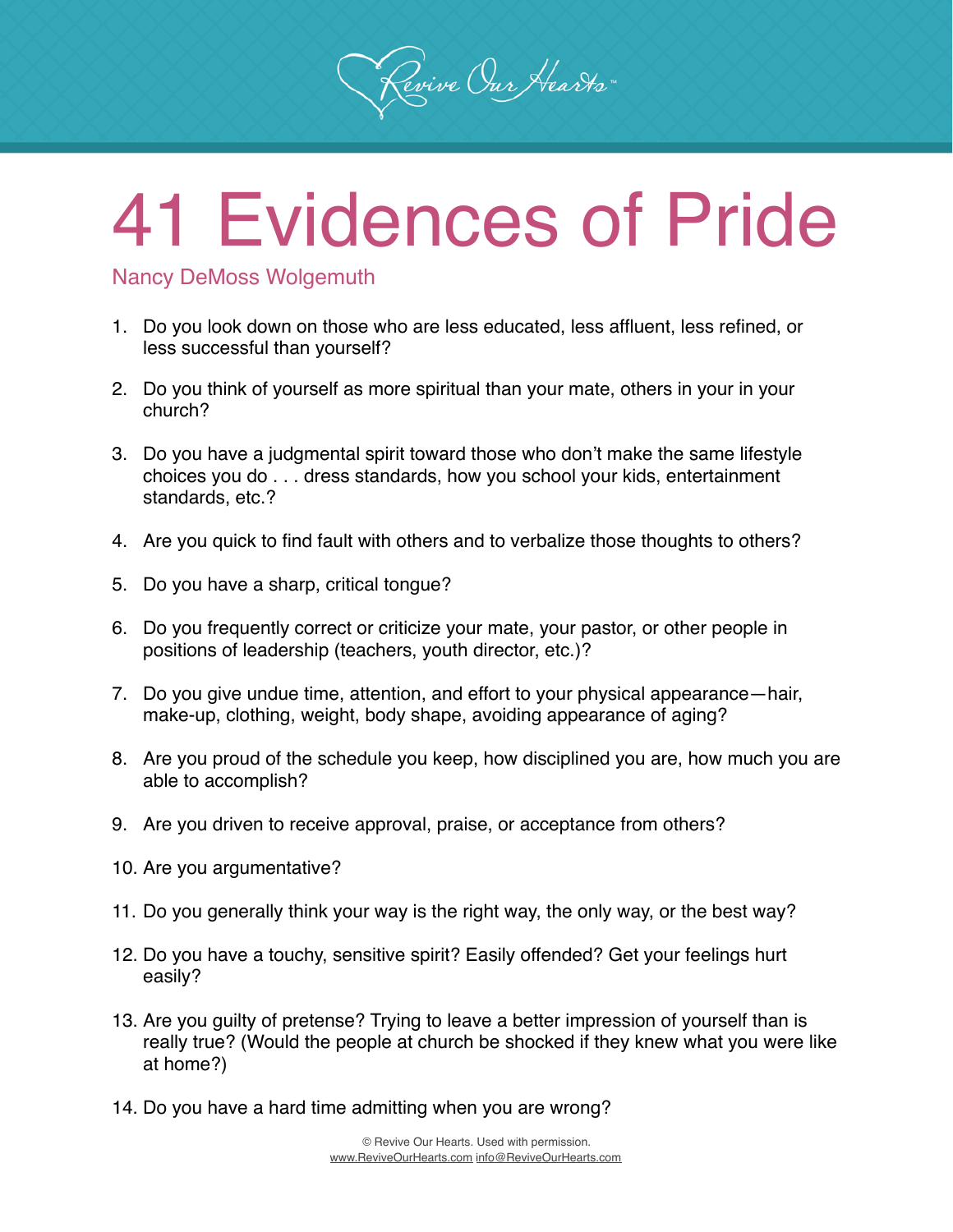- 15. Do you have a hard time confessing your sin to God or others? (not just in generalities but specifics)
- 16. Do you have a hard time sharing your real spiritual needs/struggles with others?
- 17. Do you have a hard time praying aloud with others?
- 18. Are you excessively shy?
- 19. Do you have a hard time reaching out and being friendly to people you don't know at church?
- 20. Do you resent being asked or expected to serve your family, your parents, or others?
- 21. Do you become defensive when you are criticized or corrected?
- 22. Are you a perfectionist? Do you get irked or impatient with people who aren't?
- 23. Do you tend to be controlling—of your mate, your children, friends, those in your workplace?
- 24. Do you frequently interrupt people when they are speaking?
- 25. Does your husband feel intimidated by your "spirituality"?
- 26. Does your husband feel like he can never measure up to your expectations of what it means to be a good husband, spiritual leader, etc.?
- 27. Do you often complain—about the weather, your health, your circumstances, your job, your church?
- 28. Do you talk about yourself too much?
- 29. Are you more concerned about your problems, needs, burdens than about others' concerns?
- 30. Do you worry about what others think of you? Too concerned about your reputation or your family's reputation?
- 31. Do you neglect to express gratitude for "little things"? To God? To others?
- 32. Do you neglect prayer and intake of the Word?
- 33. Do you get hurt if your accomplishments/or acts of service are not recognized or rewarded?